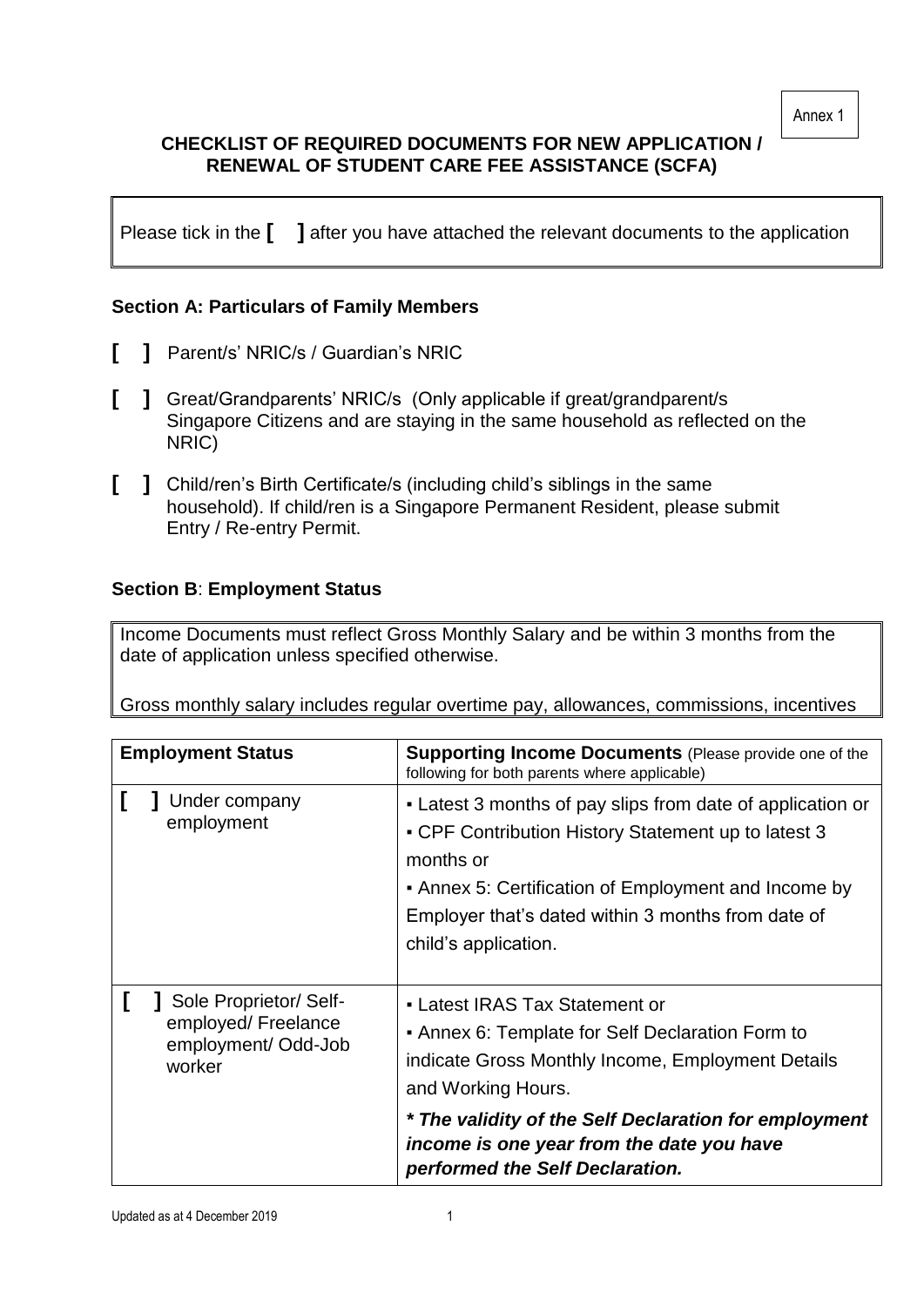| Property / Insurance<br>Agent | • Monthly commission earnings statements for the 12<br>months preceding the date of application<br>(Monthly gross income is based on the average<br>earnings per month over 12 months).                                   |
|-------------------------------|---------------------------------------------------------------------------------------------------------------------------------------------------------------------------------------------------------------------------|
| Undergoing training           | • A document which verifies that parent is attending, or<br>has been accepted to attend, a training or educational<br>programme. The document should also state the<br>duration of the training or educational programme. |
| Looking for a job             | • Annex 4: Proof of Job Search by Non-Working Parent                                                                                                                                                                      |
| Retrenched                    | • Retrenchment letter and Annex 4: Proof of Job Search                                                                                                                                                                    |
| Incarcerated/In prison        | • Latest Letter of Incarceration (LOI) from prison office                                                                                                                                                                 |
| Unfit for work                | • Latest Medical Certificate stating the duration that<br>parent/s is unfit for work                                                                                                                                      |

# **Section C: Marital Status**

| <b>Marital Status</b> | <b>Supporting Documents</b> (Please provide one of the following<br>for both parents where applicable)                                                                                                               |
|-----------------------|----------------------------------------------------------------------------------------------------------------------------------------------------------------------------------------------------------------------|
| Single                | • Screenshot of Registry of Marriage (ROM) search<br>record                                                                                                                                                          |
| <b>Married</b>        | (Only applicable for re-marriage)<br>• Marriage Certificate for latest marriage and<br>. Divorce and Custody Papers with the clause stating<br>who has "care and control" of the child from the previous<br>marriage |
| <b>Divorced</b>       | • Certificate of Final Judgement (Divorce) and Custody<br>Papers with the clause stating who has "care and<br>control" of the child or<br>- Letter from lawyer firm if in the process of divorce                     |
| Widowed               | - Certification of Death of spouse                                                                                                                                                                                   |
| Separated             | • Annex 6: Template for Self Declaration Form to<br>indicate Marital Status or<br>• Police Report                                                                                                                    |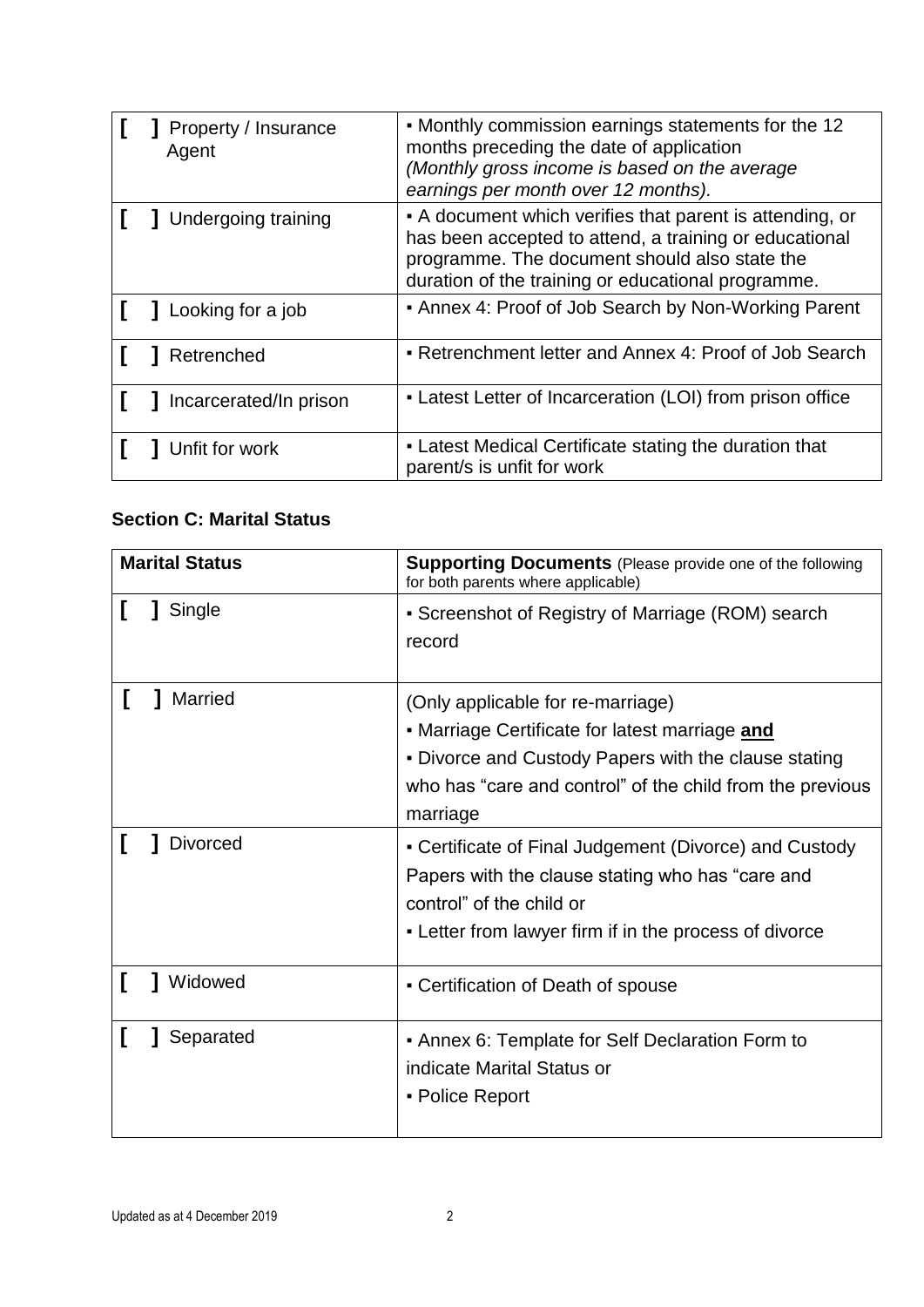#### **Section D: Relationship to Child**

| <b>Relationship to Child</b> |                                                      | <b>Supporting Documents</b> (Please provide one of the following<br>for both parents where applicable)                                                                                                                                                                                      |
|------------------------------|------------------------------------------------------|---------------------------------------------------------------------------------------------------------------------------------------------------------------------------------------------------------------------------------------------------------------------------------------------|
|                              | <b>Biological</b><br><b>Father/Biological Mother</b> | - NRIC<br>• Relevant income documents in Section B                                                                                                                                                                                                                                          |
|                              | <b>J</b> Adopted Father/Adopted<br>Mother            | $\blacksquare$ NRIC<br>• Adoption paper/proof that he/she's taking care of the<br>child<br>• Relevant income documents in Section B                                                                                                                                                         |
|                              | Legal Guardian                                       | $\blacksquare$ NRIC<br>• Guardianship paper<br>• Relevant income documents in Section B                                                                                                                                                                                                     |
|                              | Non-legal Guardian                                   | $\blacksquare$ NRIC<br>. Documents explaining the need to be the non-legal<br>guardian of child (e.g. parent(s)' death certificate, police<br>report, prison letter, self declaration, or proof that non-<br>legal guardian is also applicant of approved MOE-FAS<br>application for child. |
|                              | <b>Foster Parents</b>                                | $\blacksquare$ NRIC<br>- Letter of Recommendation from foster care agencies                                                                                                                                                                                                                 |

## **Section E: Others**

- **[ ]** Police Report
- **[ ]** Latest Letter of Incarceration
- **[ ]** Self Declaration
- **[ ]** Deed Poll
- **[ ]** Any other supporting documents: \_\_\_\_\_\_\_\_\_\_\_\_\_\_\_\_\_\_\_\_\_\_\_\_\_\_\_\_\_\_\_\_\_